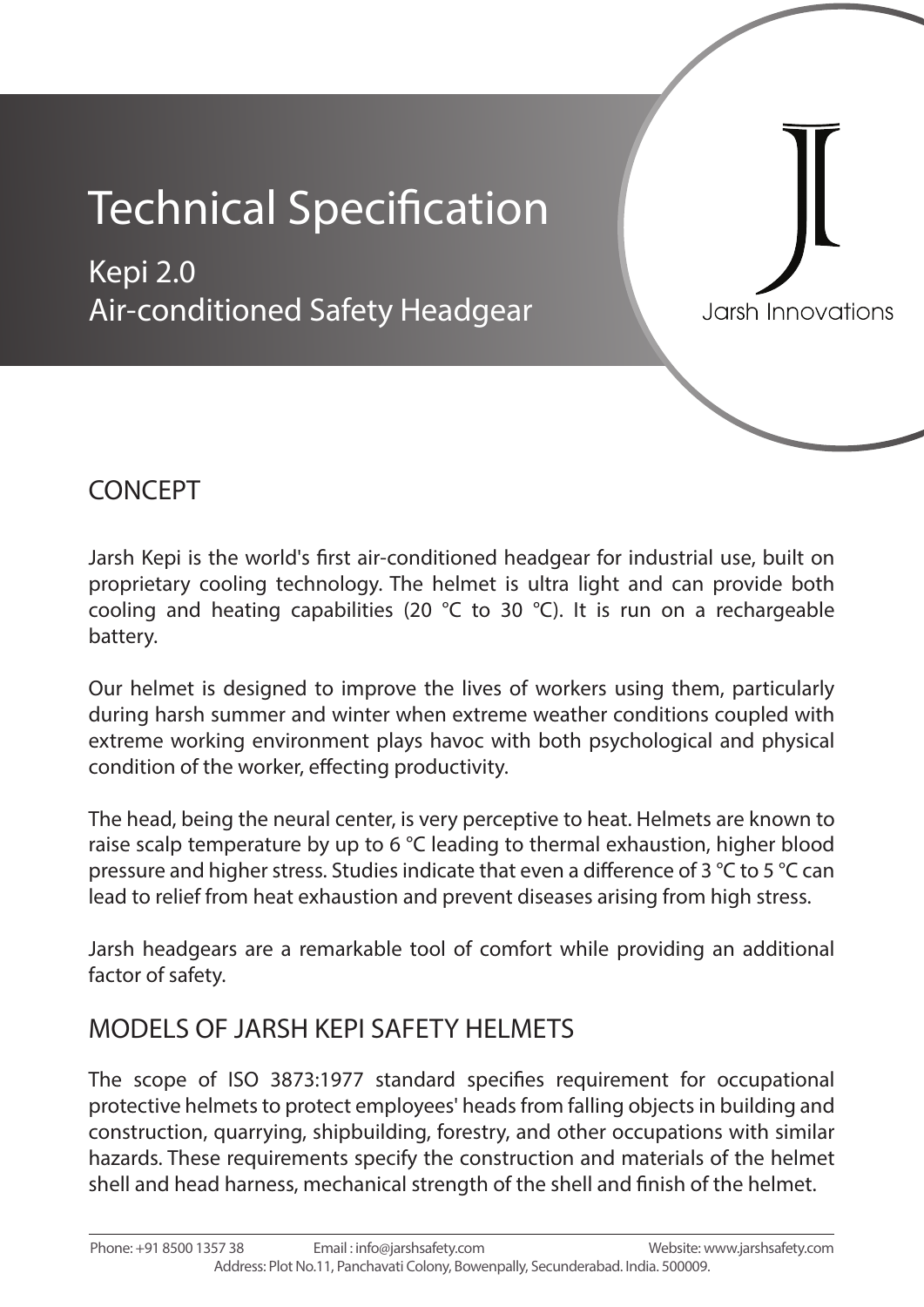In compliance with the standards objectives to specify protective helmets that are worn in a variety of occupations, Jarsh Kepi safety helmets are classified into two models:

| <b>MODEL</b> | <b>PURPOSE</b>                                                            |  |
|--------------|---------------------------------------------------------------------------|--|
| Kepi 2.0 E   | Helmets intended for Senior Level<br><b>Officers and Executives</b>       |  |
| Kepi 2.0 S   | Helmets intended for Heavy Duty<br><b>Workers and Skilled Technicians</b> |  |

#### **DESCRIPTION**

Kepi 2.0 is light weight and compact giving the users safety, comfort and excellent adaptive cooling experience.

The helmet is divided in to four parts: Shell, Visor, Cooling system and Power system.

The **Shell and the Suspension System** of the helmet are together called a harness. The shell provides the impact protection by deflecting, whilst the harness absorbs the shock and load. The transmission of force is dissipated through the shell, harness by stretching and directs it down through the body to the ground. The four point harness provides the cushioning, spreading the load evenly over the protected area. The polyethylene harness maximizes the surface area contact with the wearer's head and enhances stability/ security of the safety helmet. This economical harness system is readily washable, easily dried and reinserted back into the helmet. The area between the shell and harness is the shock absorption zone and should not be treated as a storage location.

The **Visor** provides eye safety and is suitable for metal cutting operation, spray painting, carpentry, petroleum industry, chemical industry, grinding, electric welding, iron and steel industry, etc. It is made of Poly Urethane material making it flexible and unbreakable.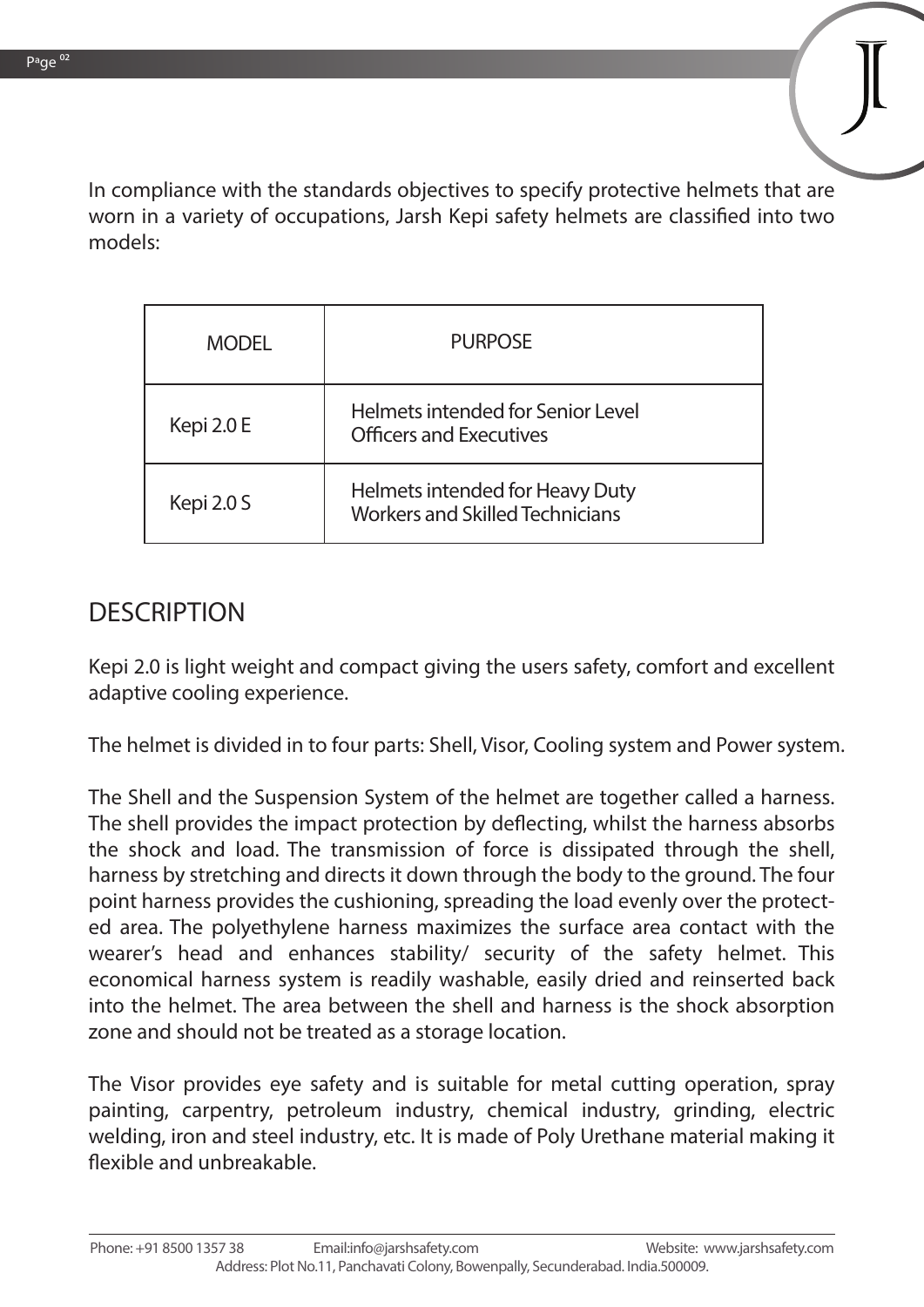The **Cooling System** is mainly comprised of heat sink, cold sink, cooling component, fan and several other components. The components interact to keep the temperature of the helmet controlled in order not to exceed the limits imposed by quality, safety, performance and/or efficiency and simultaneously giving the best cooling experience to the user.The state of the art air-distribution channel ensures uniform feel over the head. It has several advantages including greater power/ frame size ratio, lower noise level and higher efficiency. Hence, our helmets can be used in totally enclosed environment as well.

Different parts of the body react differently to temperatures. We don't sweat equally over the surface of the body. Eyes and lips are known to react faster to heat exposure. The system is designed to focus on areas like scalp, eyes and ears to better cooling experience.

The **Power System** is comprised of circuitry boards, switches and wires and the battery pack. The battery is rechargeable and mounted on-board the helmet. Once charged, it has a life of 2 hours. The switches help the user to navigate between heating mode and cooling mode as per the requirement.



Fig. A - General Design - Kepi 2.0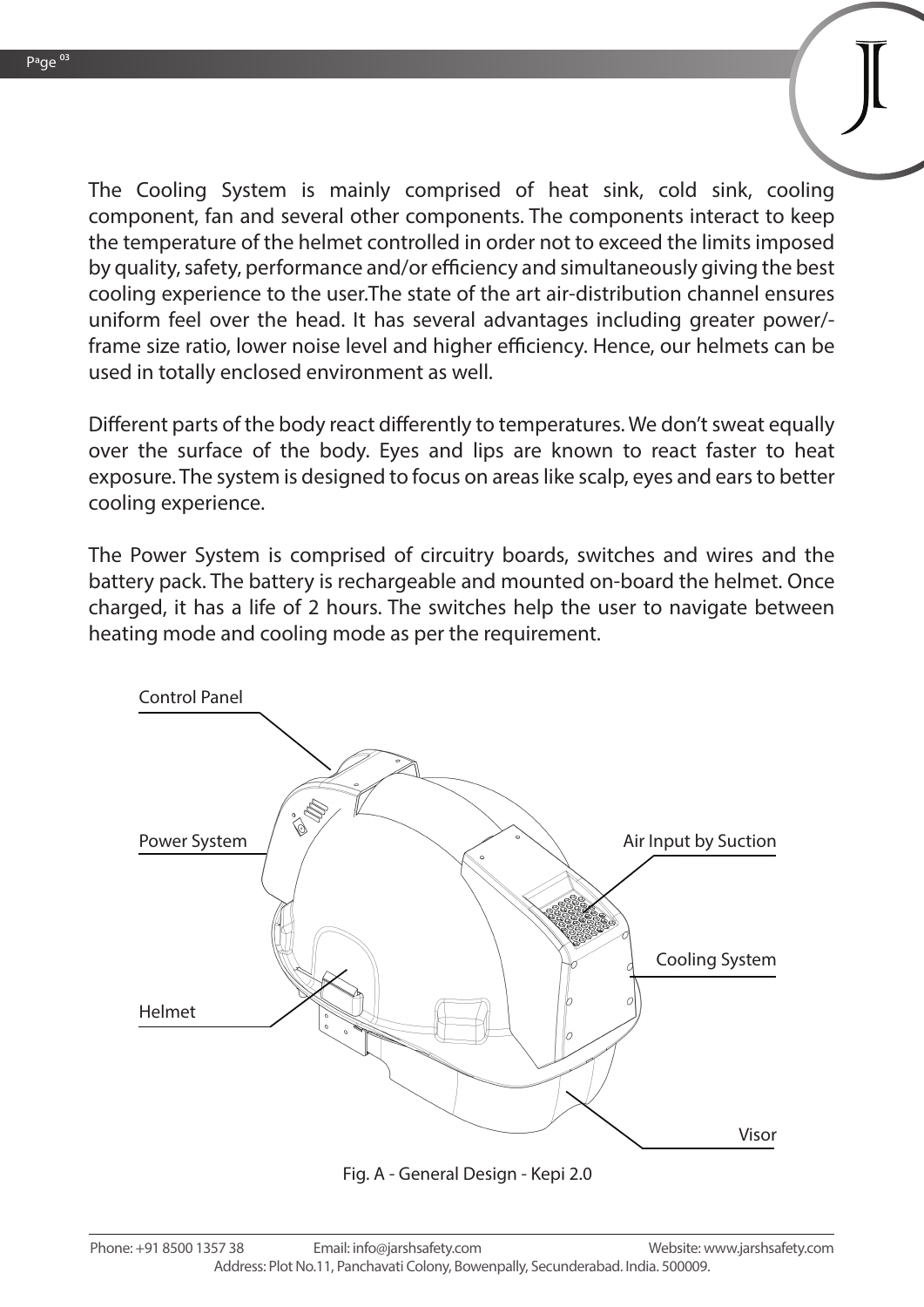

Fig. B - Control Panel - Kepi 2.0

A **Gang Charger** can be used to charge multiple Kepi S 2.0 models in parallel. The Gang Charger has a single input with 220 V AC 15 A socket requirement. Up to 30 pieces can be charged with a single Gang Charger.

# **TECHNICAL SPECIFICATIONS**

| <b>SHELL</b> | <b>Shell Material</b>   | Injection moulded ABS (plastic)                    |  |
|--------------|-------------------------|----------------------------------------------------|--|
|              | Venting                 | Unvented                                           |  |
|              | Harness Cradle          | 25 mm nylon webbing 4 point                        |  |
|              | Weight                  | 420 g                                              |  |
|              | Harness Segments        | Injection moulded HDPE (High Density Polyethylene) |  |
|              | <b>Adjustment Range</b> | $50 - 66$ cm                                       |  |
|              | Harness Headband        | Injection moulded LDPE (Low Density polyethylene)  |  |
|              | Harness Sweatband       | Foam backed Terry Towelling                        |  |
|              | <b>Shell Colour</b>     | White                                              |  |
|              | <b>Size</b>             | Medium (520 mm to 580 mm adjustable)               |  |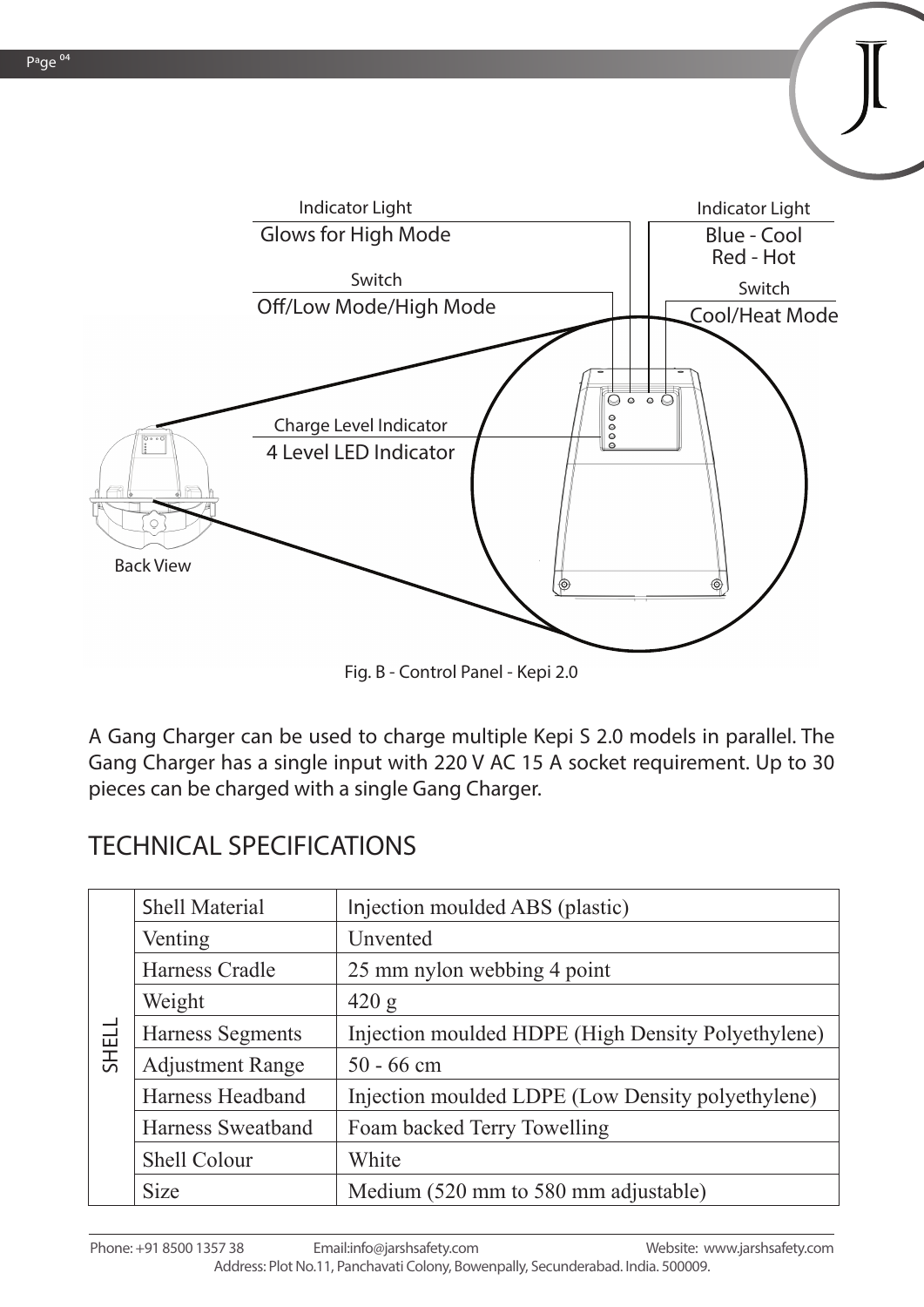| $\propto$<br>VISOI | <b>Size</b>          | $8'' \times 15.5''$ |
|--------------------|----------------------|---------------------|
|                    | <b>Thickness</b>     | $1.5 \text{ mm}$    |
|                    | <b>UV</b> Protection | 0.9999              |
|                    | Colour               | Transparent/Tinted  |
|                    | Material             | Poly Urethane (PU)  |
|                    | Weight               | 45 g                |

| $\geq$       | Size   | $2 \text{ kg}$ or 0.002 ton cooling capacity |  |
|--------------|--------|----------------------------------------------|--|
| $\checkmark$ | tan    | 25 CFM air flow                              |  |
|              | Weight |                                              |  |

|              |                          | Kepi 2.0 E                | Kepi 2.0 S             |
|--------------|--------------------------|---------------------------|------------------------|
|              | <b>Type</b>              | On-board                  | <b>Body Mounted</b>    |
|              | <b>Bag Dimension</b>     | <b>NA</b>                 | 28 inches to 40 inches |
|              |                          |                           | adjustable             |
|              | <b>Bag Colour</b>        | <b>NA</b>                 | <b>Black</b>           |
|              | <b>Bag Material</b>      | <b>NA</b>                 | Anti-Allergy Cloth     |
|              | <b>Battery</b>           | 3 cells                   | 15 cells               |
|              | <b>Cell Description</b>  | Samsung 11.1 V 2600       | Samsung 11.1 V 13000   |
|              |                          | mAh                       | mAh                    |
|              | <b>Charging Time</b>     | 1 hour                    | 4 hours                |
| POWER SYSTEM | Battery Charger/         | <b>Individual Charger</b> | <b>Gang Charger</b>    |
|              | <b>Charging System</b>   |                           |                        |
|              | No. of Pcs Charged at a  | 1pc                       | Up to $10$ pcs         |
|              | Time in the Charger      |                           |                        |
|              | Power Consumption per    | $0.03$ kWh/pc             | $0.16$ kWh/pc          |
|              | Single Full Charge       |                           |                        |
|              | <b>Operating Voltage</b> | 9 to 12.6 V               | 9 to 12.6 V            |
|              | Avg. Operating Current   | 2A                        | 2A                     |
|              | Peak Current             | 3.5A                      | 3.5A                   |
|              | Wire Length              | <b>NA</b>                 | 90 cm                  |
|              | Weight                   | 160 <sub>g</sub>          | 800 g                  |

#### **Operating Temperature:** -10 °C to 65 °C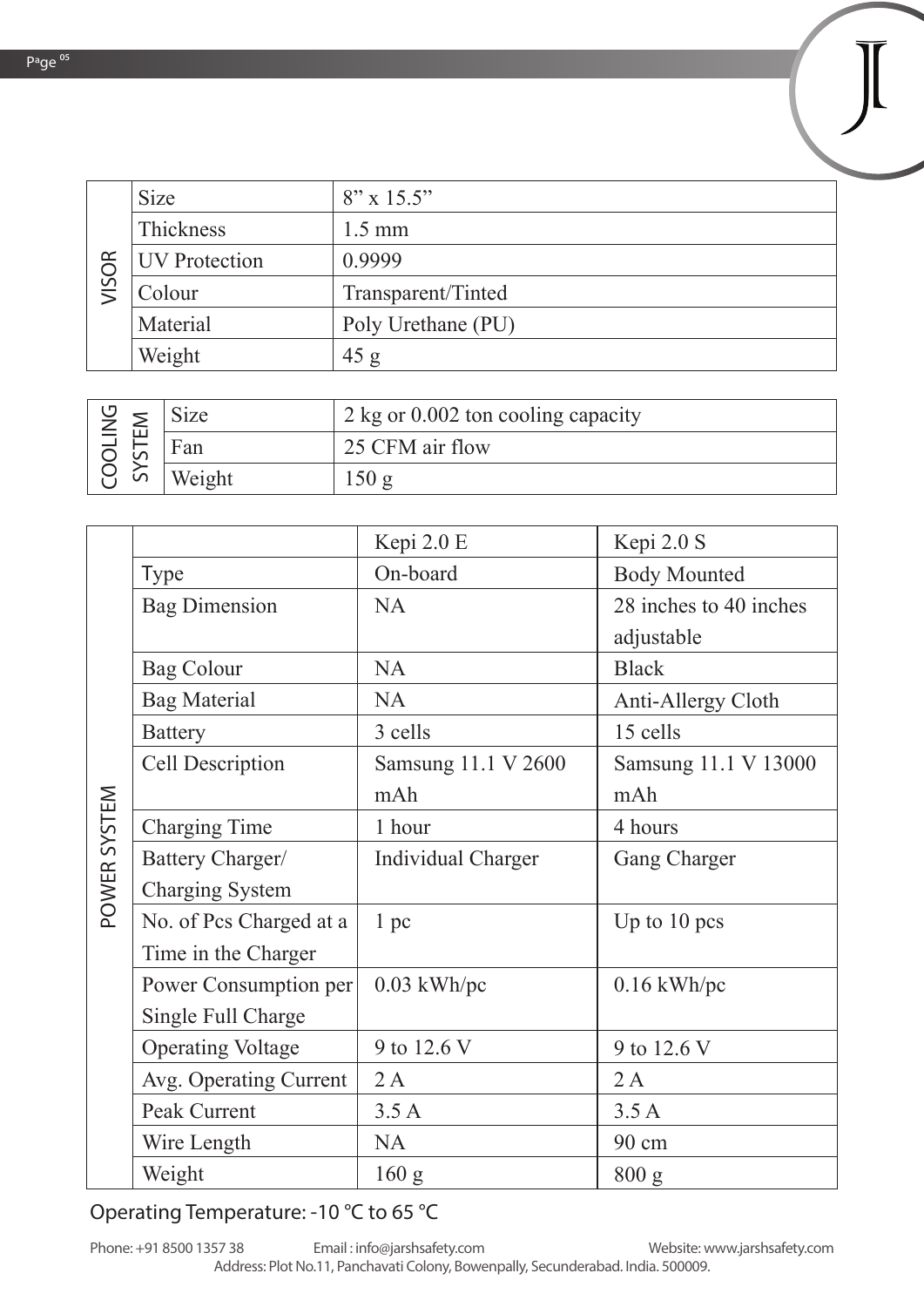# **APPLICATIONS - KEPI 2.0 E**

- Kepi 2.0 E is the premium model suitable for senior level officials.
- It is designed keeping in mind the dynamic personalities and style of Executives.
- Suitable for general use in all type of industries

# **APPLICATIONS - KEPI 2.0 S**

- Kepi 2.0 S is the heavy duty model suitable for skilled workers and technicians.
- It is designed for the people who spend long hours on the shop floor or outdoors.
- Suitable for general use in all type of industries

### **APPROVAL INFORMATION**

Jarsh Kepi 2.0 is built on ISI certified helmet and is BIS compliant for general industrial use.

#### **CORPORATE BADGING**

Customer Logo Provision: 1.5" x 2.3"



Fig. C - Front View - Kepi 2.0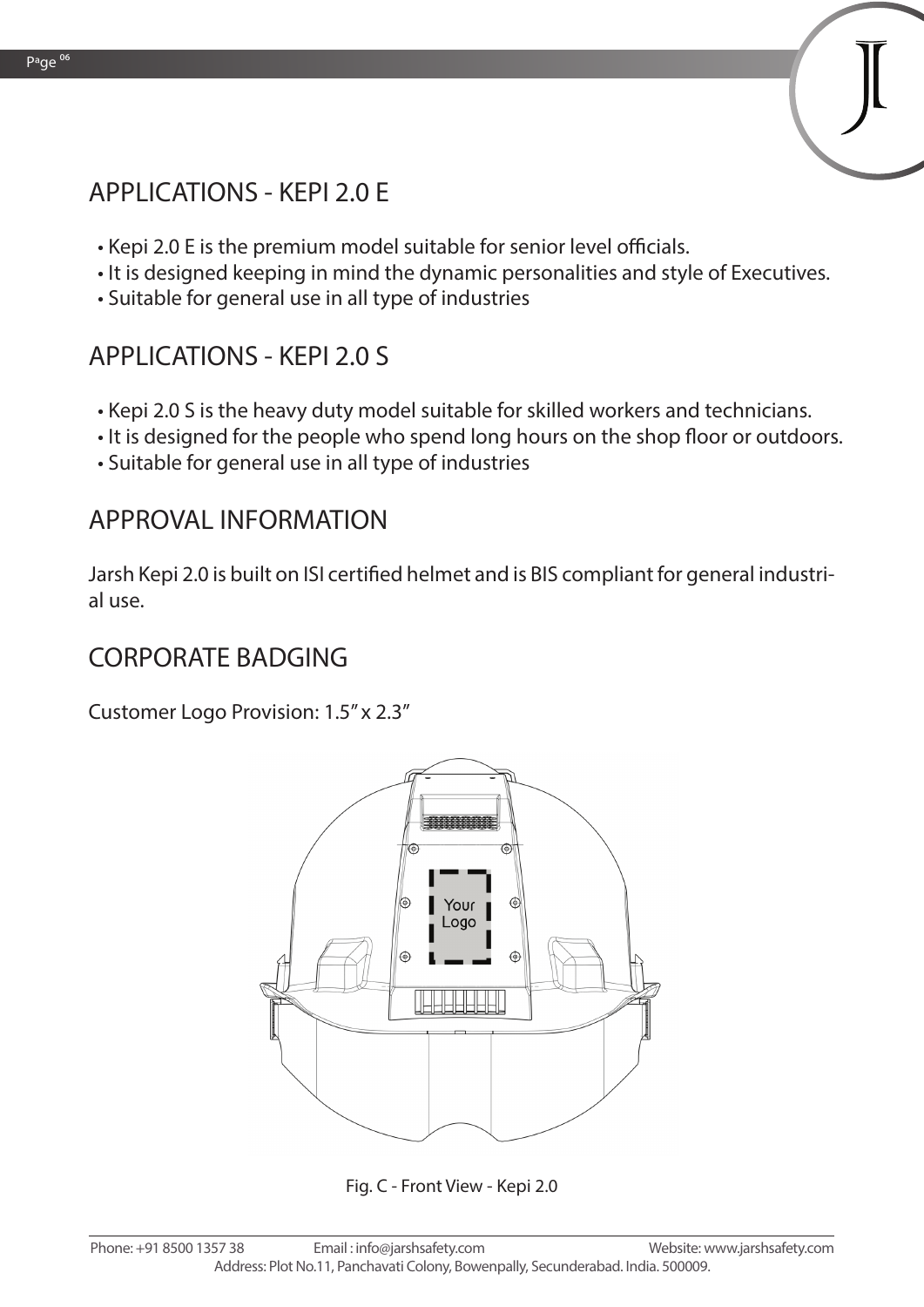### **PACKAGING**

Kepi 2.0 E: 1.1 kg/helmet Kepi 2.0 S: 2 kg/helmet Carton Size: 30 cm x 23.5 cm x 22 cm - Same size for both models Master Carton Size: L X B X H = 63 cm x 50 cm x 46 cm = 8 units

# **MAINTENANCE/CLEANING**

The safety helmet should be kept in good condition and cleaned regularly using warm water only. No detergent or soap should be used. A brush can be used to remove stubborn marks from the shell. Prior to washing, the harness should be removed from the shell to facilitate cleaning. The use of solvents, very hot water or harsh abrasives is not recommended.

Worn or damaged headgear parts should be replaced immediately and damaged shells (splits, cracks, dents or excessive abrasion, discolouration or weathering of the shell surface) should be discarded.

#### **LIFETIME**

The Jarsh Kepi 2.0 headgear has an average in-use life of up to 3 years. Excessive wear and tear can considerably reduce the lifespan of the product.

Based upon industrial field tests, in general terms, an industrial safety helmet should be replaced every three years from date of issue, and the harness should be replaced every 2 years. Harsh conditions and/or rough usage dictate that a helmet may be replaced sooner.

#### **STORAGE**

Storage is part of ongoing care and maintenance but is so often overlooked. Care should be taken to ensure that your safety helmet, when not in use, is stored appropriately and not exposed to possible damage.

It can be stored and transported in their original cartons at ambient temperature (0  $\degree$ C to +30  $\degree$ C) in dry conditions. Any direct or indirect spillage of corrosive chemicals should be avoided. Do not store in direct/high heat or sunlight as this